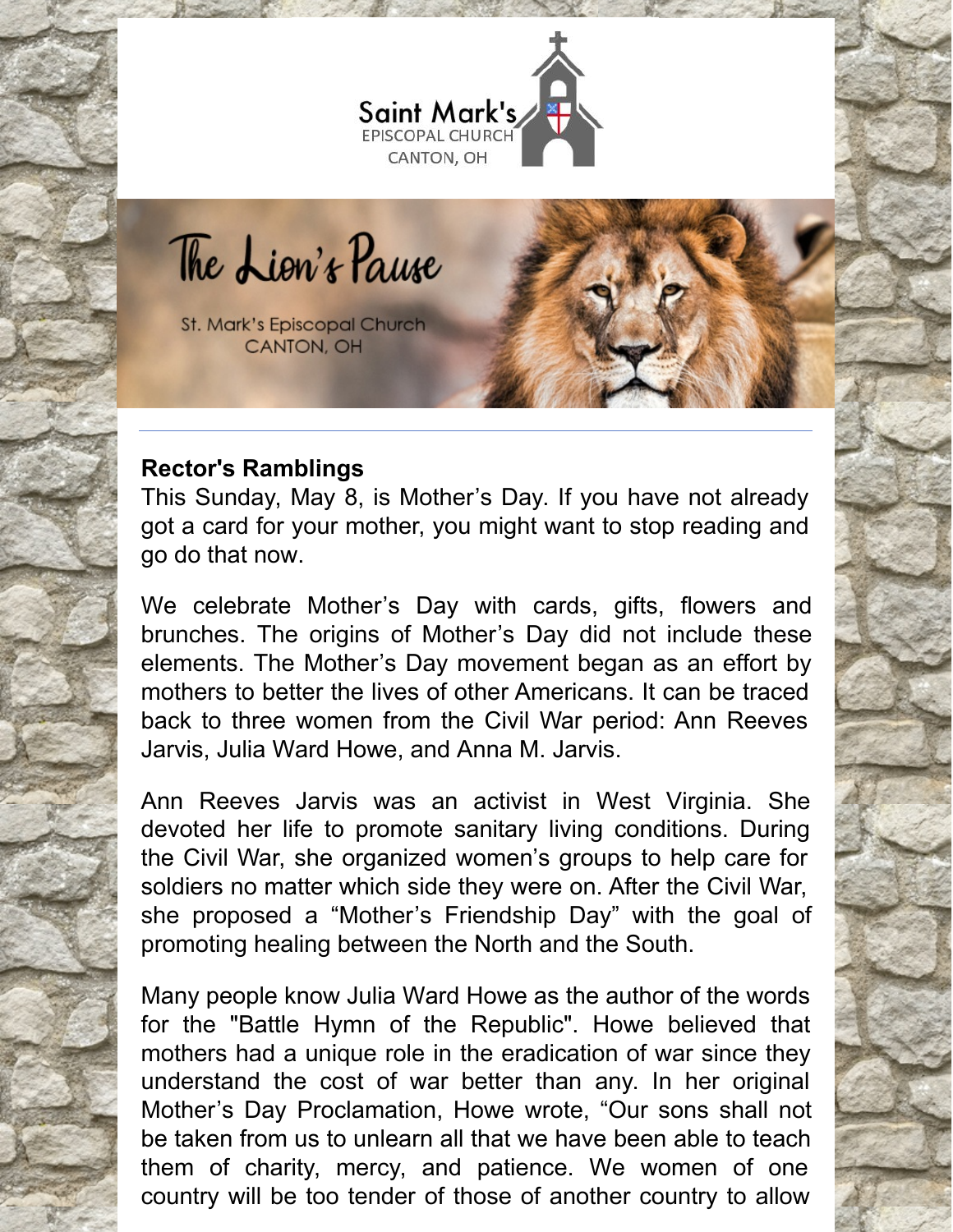our sons to be trained to injure theirs."

Anna M. Jarvis memorialized the efforts of her mother Ann, and began to call for a formal celebration of Mother's Day. Her efforts were first recognized by the Mayor of Philadelphia. Then she drew the attention of Congress in Washington, D.C. Finally, in 1914, President Woodrow Wilson signed a declaration designating the second Sunday of May a legal holiday.

As the years went on, Anna was disappointed with the celebration of Mother's Day. She abhorred the commercialization of the holiday she had fought to establish. Anna spent the final years of her life attempting to abolish the holiday.

It is a good thing to honor our mothers for the various sacrifices they have made to give us a better life. It is also good to remember the roots of the holiday and call for the betterment of the world through peace, remembering that each of our enemies has a mother who loves them and hopes for a peaceful life for them.

**Fr. RJ**



**Holy Eucharist, May 8,** 8 and 10 a.m. No Sunday School, Happy Mother's Day Bible Study at 9 a.m.

**[Lessons](http://lectionarypage.net/YearC_RCL/Easter/CEaster4_RCL.html) [Bulletin](https://files.constantcontact.com/32ed7374201/bd13d893-d919-44fa-8312-a7c674f72cfd.pdf)** Live [Stream](https://www.facebook.com/stmarks.canton)

## **Monday, May 9** Knitting, 1 p.m. in the Family Room Book Club, 7 p.m. in the Family Room, "The Last Thing He Told Me"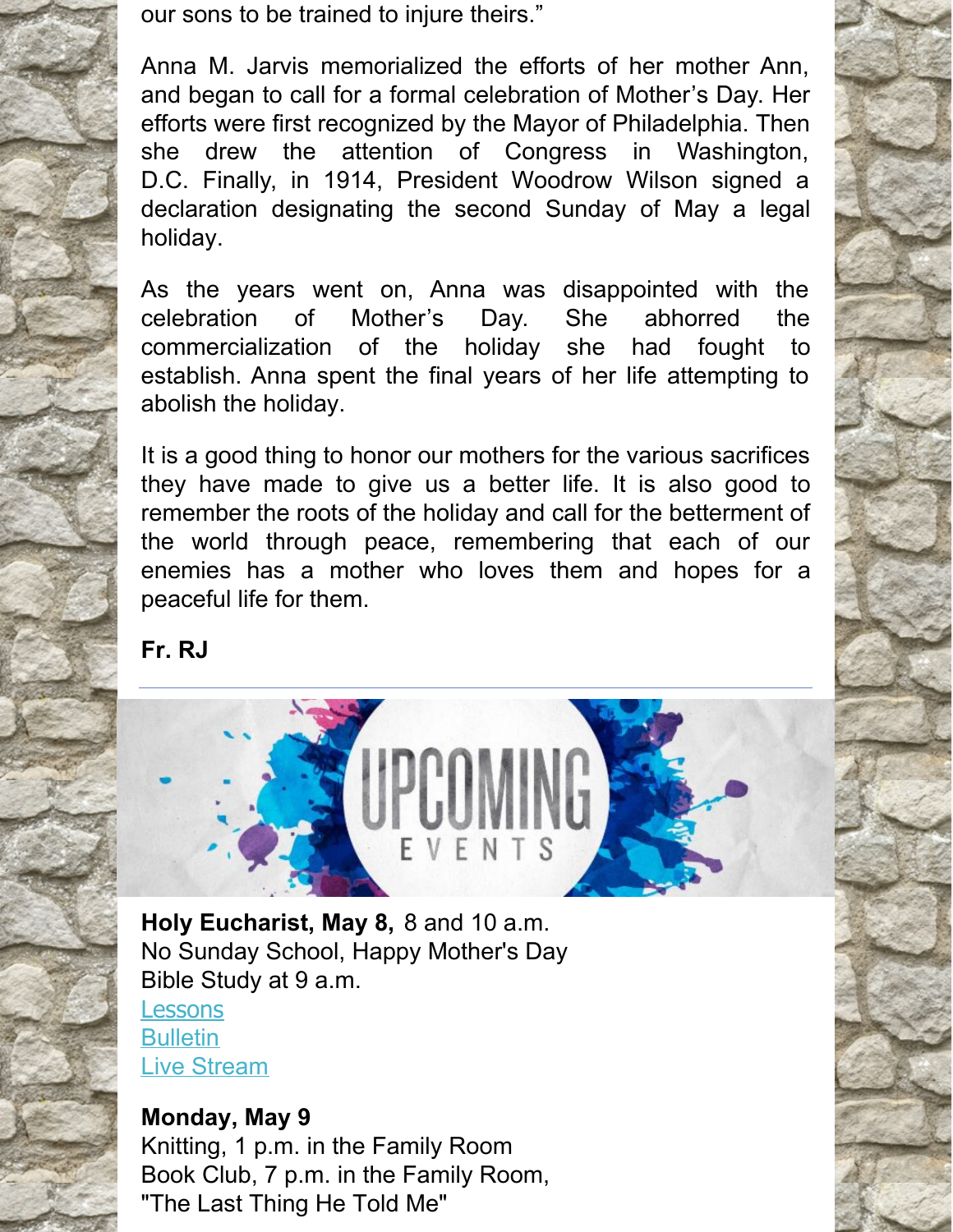**Wednesday, May 11** Evening Prayer, 4 p.m. (Zoom) [Bulletin](https://files.constantcontact.com/32ed7374201/7975a078-38f0-4e34-8524-c5c81eb1d148.pdf) Join Zoom [Meeting](https://us06web.zoom.us/j/86135966602?pwd=OGJvMEdQZHhGaFZTVzArVE9CdjRIQT09)

# **Help Needed at Bellwether Farm**

Are you a nurse? A woodworker? Want to adopt a counselor or sponsor a camper? Here is a **list of [ways](https://r20.rs6.net/tn.jsp?f=0010xBrm4metcefWgTwdmLgNrXgx165TtSB-GcZOCe4wb01zu6LYc0ibYKk-BFUGObEccJwX3yPQqqto7Pgt-EAfQjfoyzlqh5IPebO7Mf0lgSZxre_yM8FguSk0J_xmKgxdNTCIXi0YCGfKtKd8DNSqS80mSo-MfKijKPcZdgj2A_Z9-rrC0bZU39nqXr2w6ndxhfbWA3UO1Bx6CwajG11kyOEY4Bwj1-Hoh5TxddzIQVgj1VGurVH7GXcuyNe-dAI&c=umSTsCzHfeCJxC9a3Nnx8ciMP4pZ7CLGHbzryso432kev-FgZT8N4g==&ch=E7EVnQ66X_QJbj9xx18hAOkpCOF9XbCpVRGbXz_dF_gDaTsKvIECgw==)** you can support Bellwether Farm Summer Camp, using your gifts and talents. Please contact **the Rev. Anna [Austterisch](mailto:asutterisch@dohio.org)** with questions or to volunteer.

The Diocese has continued to offer easy online giving. To use this, please select "St. Mark's Canton" from the dropdown, and choose either a one-time or recurring gift. We thank you for your continued support.

# **[Designate](https://dohio.org/designate-a-gift-to-your-parish) a Gift to St. Mark's**

### **Bob's Music Notes**

Playing Christmas carols on the Hammond organ in the show window of Baltimore's Stieff Piano Company was most interesting to me. I shared this event with John Eltermann, who was parish musician at Brown Memorial Presbyterian Church and a fine teacher. He showed me "tricks" to make the Hammond sound good. For example, by pulling out the first four drawbars all the way, you'd get a robust octave sound



good for accompanying a large group. As the Christmas season neared its end, I asked Mr. Stieff if I could play one more time -- and he agreed. I was enjoying this experience.

Come January and I received a message from the superintendent of the Peabody Preparatory Department, Virginia Blackhead, requesting me to visit her office. She said she had heard that I was playing the Hammond in a downtown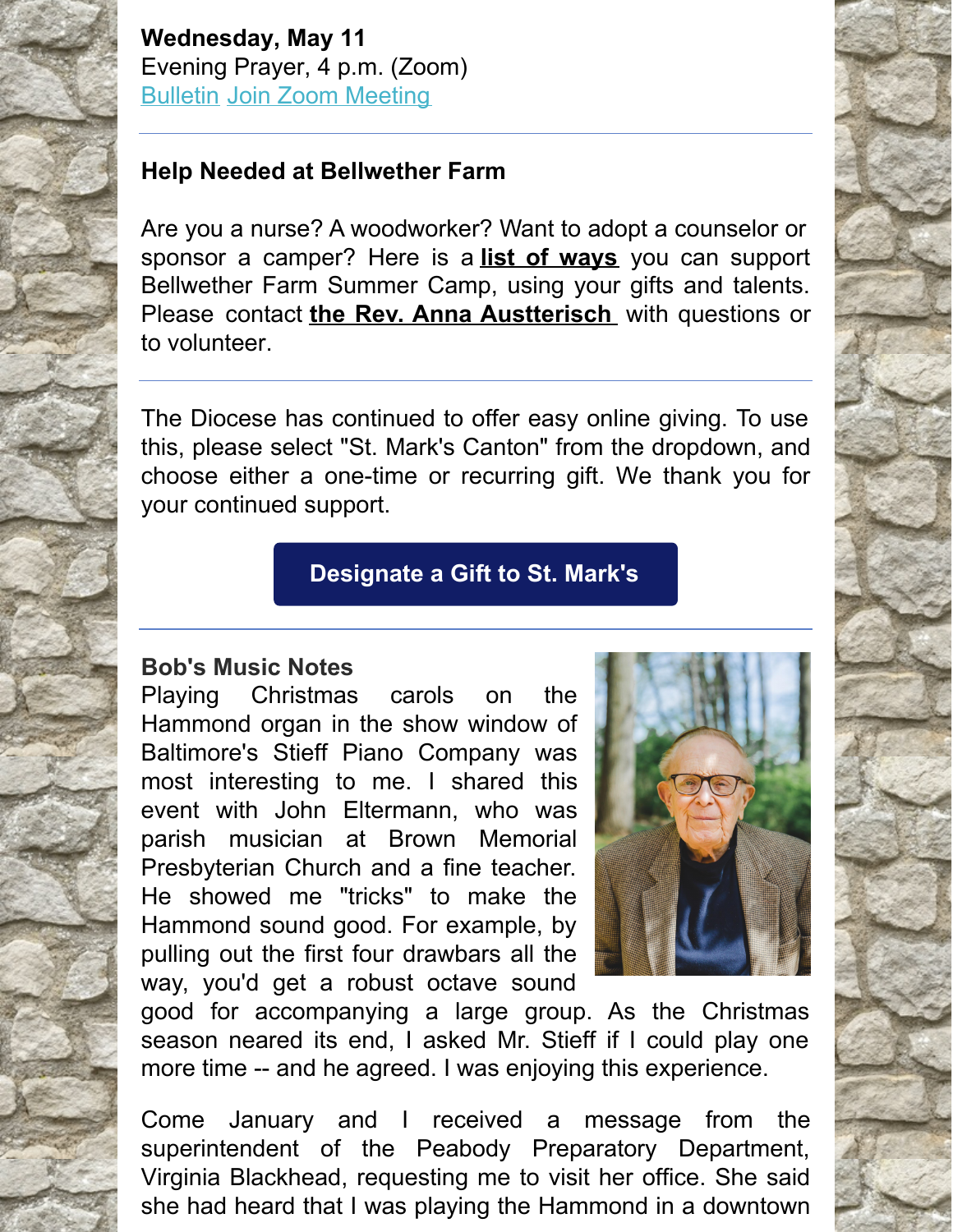show window with a sign that I was a Peabody student. She said, "Bobby, Peabody does not endorse the Hammond organ and you are not to advertise your association with Peabody." Well, by this time it was a moot issue. Christmas was over. No Hammond in the show window.

But this whole adventure was lots of fun for me. And Mr. Stieff even had me do some demos for church committees. He coached me on the best stops to use. For example, on the bottom manual was a Cello stop, and he told me to use the tremulant and lots of expression with the volume pedal to imitate bowing of a cello.

Meanwhile, Arlington Presbyterian Church had a new organist, MaryJane Leslie. Henrikka Whelan was gone.

### **"Striving for Hope" Walk**

The Episcopal Anti-Human Trafficking is hosting a one or two mile walk on **May 21** to help fund a spiritual retreat for the human trafficking survivors at Renee Jones Empowerment Center. The walk will be held at the Solon Community Park (6679 SOM Center Road, Solon). Registration ius required and must be submitted by May 18. On the day of the walk, onsite registration will begin at 9:00 a.m. and the walk will begin at 10:00 a.m. Please mail the **[registration](https://r20.rs6.net/tn.jsp?f=0010xBrm4metcefWgTwdmLgNrXgx165TtSB-GcZOCe4wb01zu6LYc0ibc5_LbTJYSy038dqTq6P983K3yHt7eKQm5hyZ69Y-hcD32lLqxQAYZAdm7XmdIuzzfc3uHKGk7dLl3F0w_LG3dDXwhmzVmgURq3WLn2sJr5O2Gn7Joq1Xhl06rj8LkY7L-NxoOkMo39lD06FaMNPiIdAwhKrM_fSA1rYTLae6Ywf5Yyoozn8EGEpxW_HD5HlvA==&c=umSTsCzHfeCJxC9a3Nnx8ciMP4pZ7CLGHbzryso432kev-FgZT8N4g==&ch=E7EVnQ66X_QJbj9xx18hAOkpCOF9XbCpVRGbXz_dF_gDaTsKvIECgw==) form** to Grace Church, Willoughby (36200 Ridge Road, Willoughby). The deadline to order shirts for the walk is May 1.



**May Birthdays** Benjamin Clark Chris Arnold Dave Kiesling, Jan Hudson Jane King Derek Gordon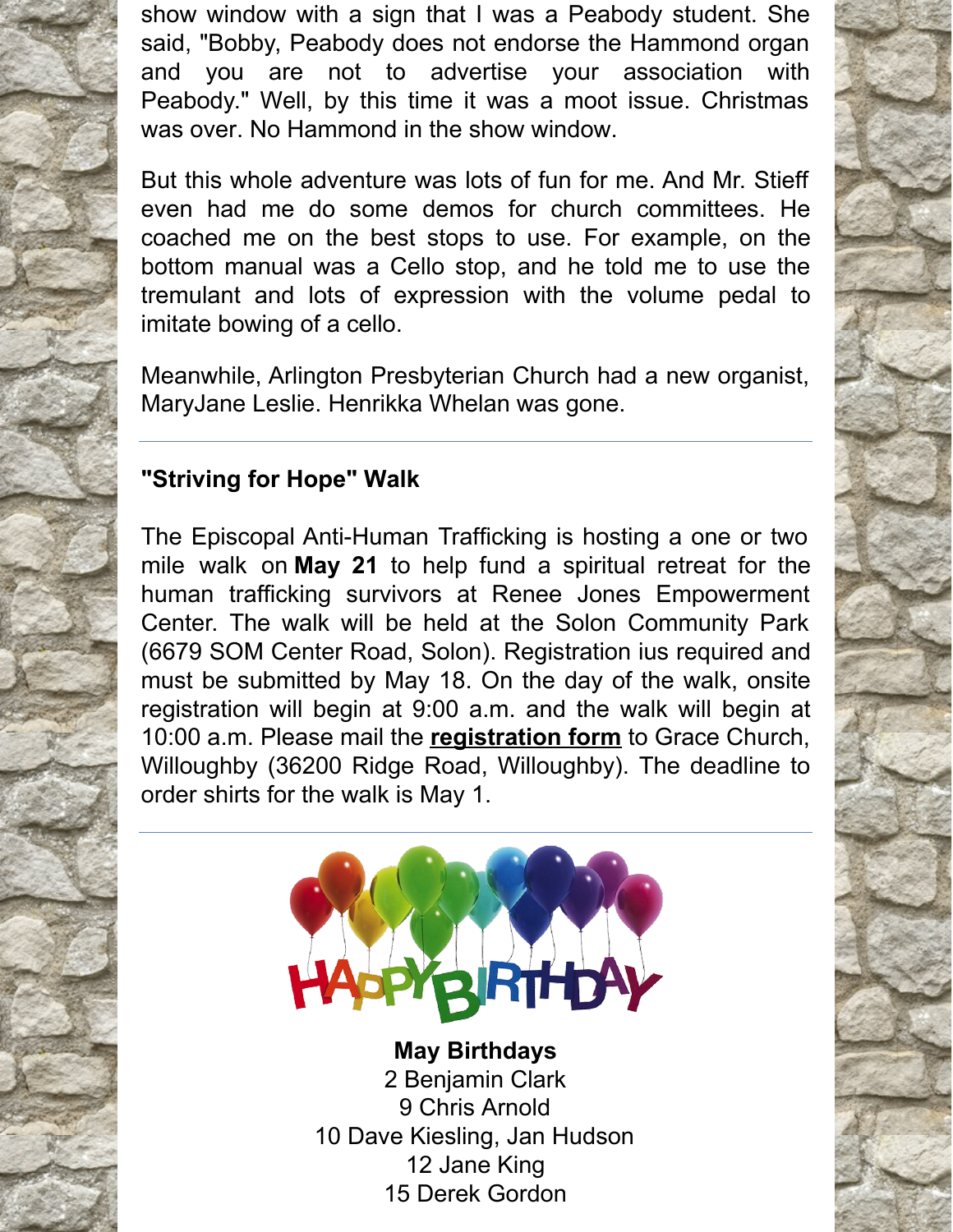19 Connor Pelger 24 Justin Crowl

#### Prayer Concerns

Fred Gibbs, Jim Weaver, Jane Schutrum, Ron Hill, Amelia Rowland, Ron Brookes

**Family and Friends:** ; Jimmy Little (Sue Little's son); Nancy Sauer (friend of Diana Cornell); Jerry Giammarco (cousin of Gary Giammarco); Lynn McBride (Beth Crowl's father); Lenny Reich (acquaintance of the Hixons); Kahmario Coleman & Stew Hudson (family friend & husband of Jan Hudson); Aurora (friend of the Gordons); Matt Gagnon (assistant principal at Oakwood Middle School); Theresa & Addelyn (friends of Judy Hixon); Yanette Pysher (Vonda Temelkoff's cousin); Sandy Snyder & the Fulton family (friend and relatives of the Rands); Lynnda Hoefler (friend of Sue Little); Janet Sheatzley Morgan (Barb Siegfried's sister); Tony Donahue & Beth Conley (friends of Cricket Boyd); Carol Jones (daughter of Buck & BJ Jones); Terry L. (friend of Pam McCarthy); Lesley & Holly (friends of Paulette Frech); Marc Hostetler (brother of Susan Hostetler); Baby David (friend of the Schaubs); Bob Patterson (friends of Diana Cornell); Sullivan & Guzman families & Pastor Marilyn Roman (friends of the Mulls); Johnny Willoughby (grandson of the Willoughbys); Jim Mesko (friend of Jim Weaver).

For those who have died.

For those in the armed forces.

### **PRAYER CHAIN:**

*St. Mark's has a group of prayer warriors who pray for the specific needs of those on the prayer chain. If you would like to place yourself or a loved one on the prayer chain, please contact Bobbi Gordon at ggordon24@sbcglobal.net*

*Prayer requests may be placed on the private Prayer Chain or on the Prayer Concerns list appearing in The Lion's Pause and Sunday bulletin or in both places. Please let Bobbi know your preference. Unless otherwise instructed, names will be listed as we receive them. Please update Bobbi or Katie on the*